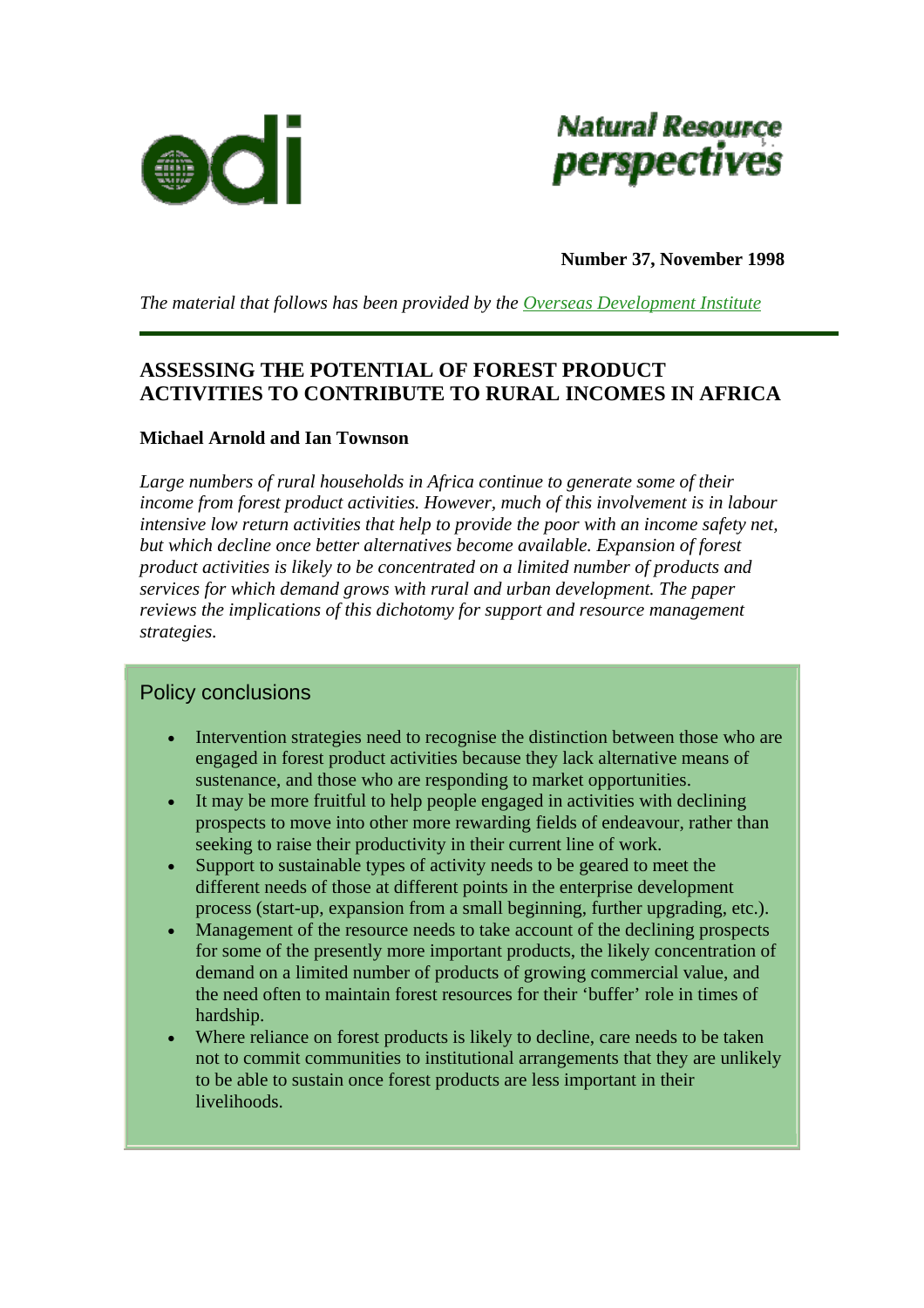## **Introduction**

In recent years, there has been increasing interest in the contribution that forests make as a source of local rural employment and income. This stems from arguments that the contribution is important in terms of both rural livelihoods and sustainable forest management.

Research on non-farm rural employment and income as a whole has shown that smallscale production and trading activities in forest products constitute one of the largest parts of rural non-farm enterprise employment (Liedholm and Mead, 1993). It has also become evident that harvesting and employment of this kind often constitute one of the main demands placed upon forests and other tree resources.

Such findings and assumptions have been an important factor in moves to give much higher priority in forest management to meeting local needs, and to increasing local involvement in (and responsibility for) forest conservation and management. This trend has been reinforced by arguments that, as much local forest use comprises nontimber products, it is likely to be less ecologically destructive than timber harvesting, and therefore a sounder basis for sustainable forest management.

However, until recently information about actual production, trade in and demand for, products produced at a household and small enterprise level has been mostly situation specific and restricted to a particular point in time. The present paper draws on the results of a number of large surveys in different countries in Africa which do provide a basis for understanding some of the broader patterns of activity and use, and for identifying how these, and their importance in rural livelihoods, are changing. The focus is on income generating activities, but takes account of concurrent subsistence use of many of the same products.

## **Forest products and rural livelihoods**

Recent surveys in six countries in eastern and southern Africa (Liedholm and Mead, 1993) disclosed that on average 2.3 per cent of those surveyed in rural populations, and 0.8 per cent in urban populations, were obtaining some income from the small wood and cane/grass/bamboo based activities included in the surveys (Arnold et al, 1994). A comparable survey in the more heavily forested zone in southern Ghana, where the survey covered a wider range of activities and participants, found that 10 per cent of the rural population was gaining some income from forest product activities (Townson, 1995a). These results suggest that for Africa south of the Sahara, about 15 million people could be engaged in such activities.

Small forest product enterprises are prominent where there are dispersed rural markets for simple, low cost products, and where high transport costs protect them against competition from urban supplies. They also occur where there are raw materials that can be effectively tapped on a small scale. The large numbers of people engaged in them imply that most activities are characterised by ease of entry.

Most forest product activities are engaged in part-time, by farm households that cannot raise enough to be food self-sufficient year round. In the areas surveyed, about two-thirds of the activities involved just a single person. A forest product based activity usually constitutes just one activity within an agricultural household.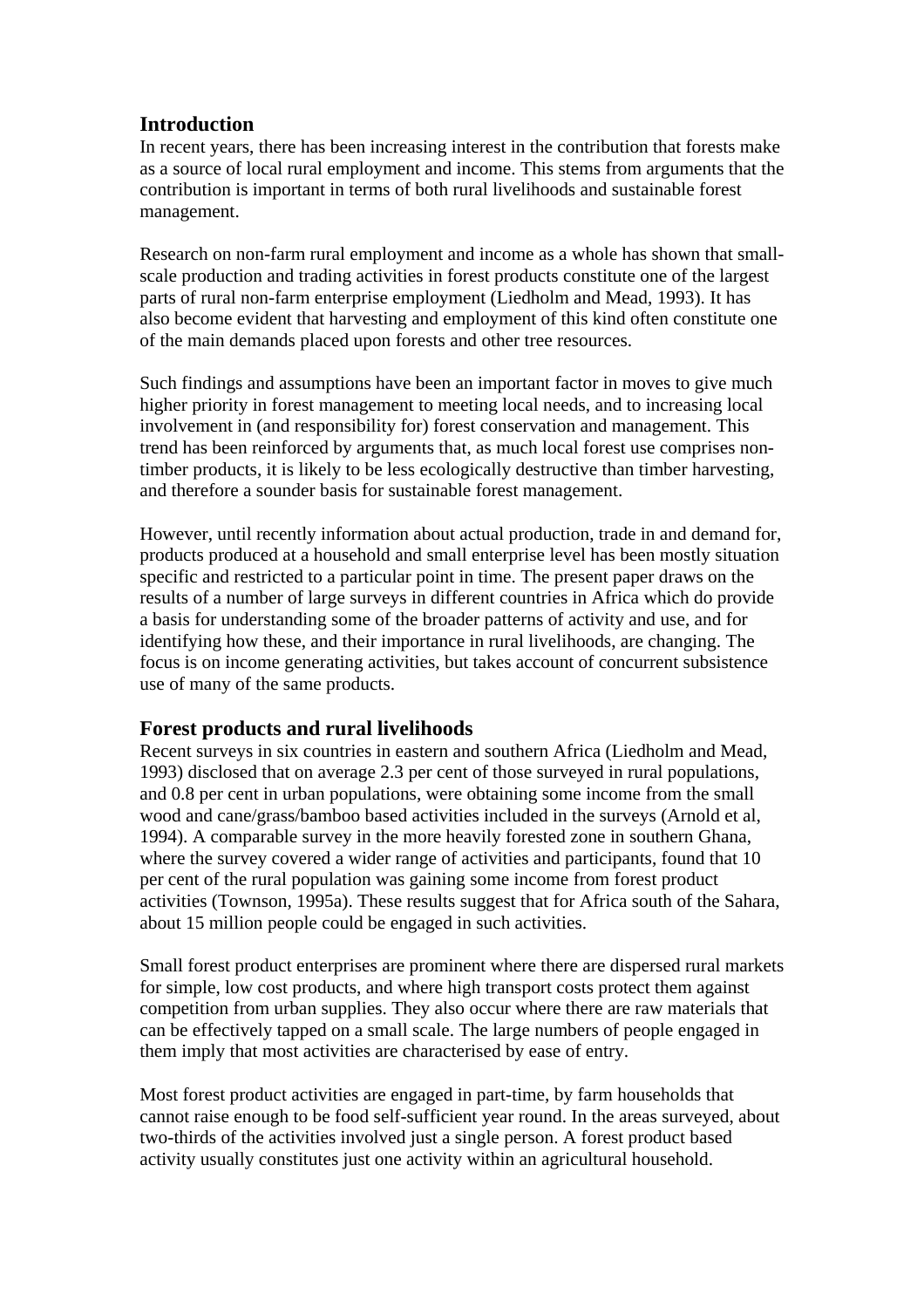The importance of forest income usually lies more in its timing than in its magnitude. It seldom accounts for a large share of a household's total income, but is often important in filling seasonal or other cash flow gaps, and in helping it to cope with particular expenses, or to respond to unusual opportunities. Seasonality may reflect availability of the raw material, needs for additional cash at particular points in the annual cycle (e.g. to purchase seeds or hire labour), seasonal fluctuations in demand, or the seasonal availability of labour for gathering and processing.

Where people have had relatively unrestricted access to forests, forest products income is often particularly important for poorer groups within the community. Though it is often the wealthier in a community, with more resources to devote to forest gathering and production who are the heaviest users, the poor usually derive a greater share of their overall needs from forest products and activities. In the households surveyed, women accounted for roughly half the proprietors and workers in forest product activities. Ease of entry, and being able to combine many of the activities with household tasks, mean that they are often an important source of the income that women need, and they can be more dependent on such income than men.

However for those activities that do require some access to skills, technology or capital, or more labour, the poor may find it difficult to take advantage of opportunities presented by markets. Within communities, control over these opportunities and over the resource can be captured by the wealthier and more powerful, and the households with the most labour, at the expense of the poor. The poor, with limited labour resources to devote to forest product gathering, may also be able to increase their sales only by diverting supplies from subsistence use—as has been happening with bushmeat in West Africa (Townson, 1995b; Falconer, 1990).

### **Patterns of change in forest product activities**

Growth of forest product activities can come from creating new enterprises, and from expansion of existing enterprises (and decline through closure of businesses or their reduction in size). The results of the surveys summarised in Boxes 1 and 2 show that most activities exhibit very high rates of birth of new enterprises, but rates of death of enterprise activities are also very high, particularly in the early years of their existence. Very few of those enterprises that survive grow in size of workforce at all; most growth in employment comes from new start-ups.

Substantial differences in the performance of different forest product activities and different types of participant reflect a number of factors. Slow growth is often associated with the fact that most production is tied to rural markets, and slow growth in agricultural activity and rural incomes. Some forest products are 'inferior goods' that fall out of consumption patterns as incomes rise, or are vulnerable to competition from factory made alternatives as improved transport infrastructure opens up rural areas to outside supplies. Other activities can become increasingly disadvantaged because of remote location.

The evolution of some activities is conditioned by the fact that features of their production or distribution enable or prevent an increase in size of the component enterprises, or value addition by diversifying into additional stages of the process, or organising the process more efficiently. The opportunities to generate income from some of the forest product activities with most potential may require managerial or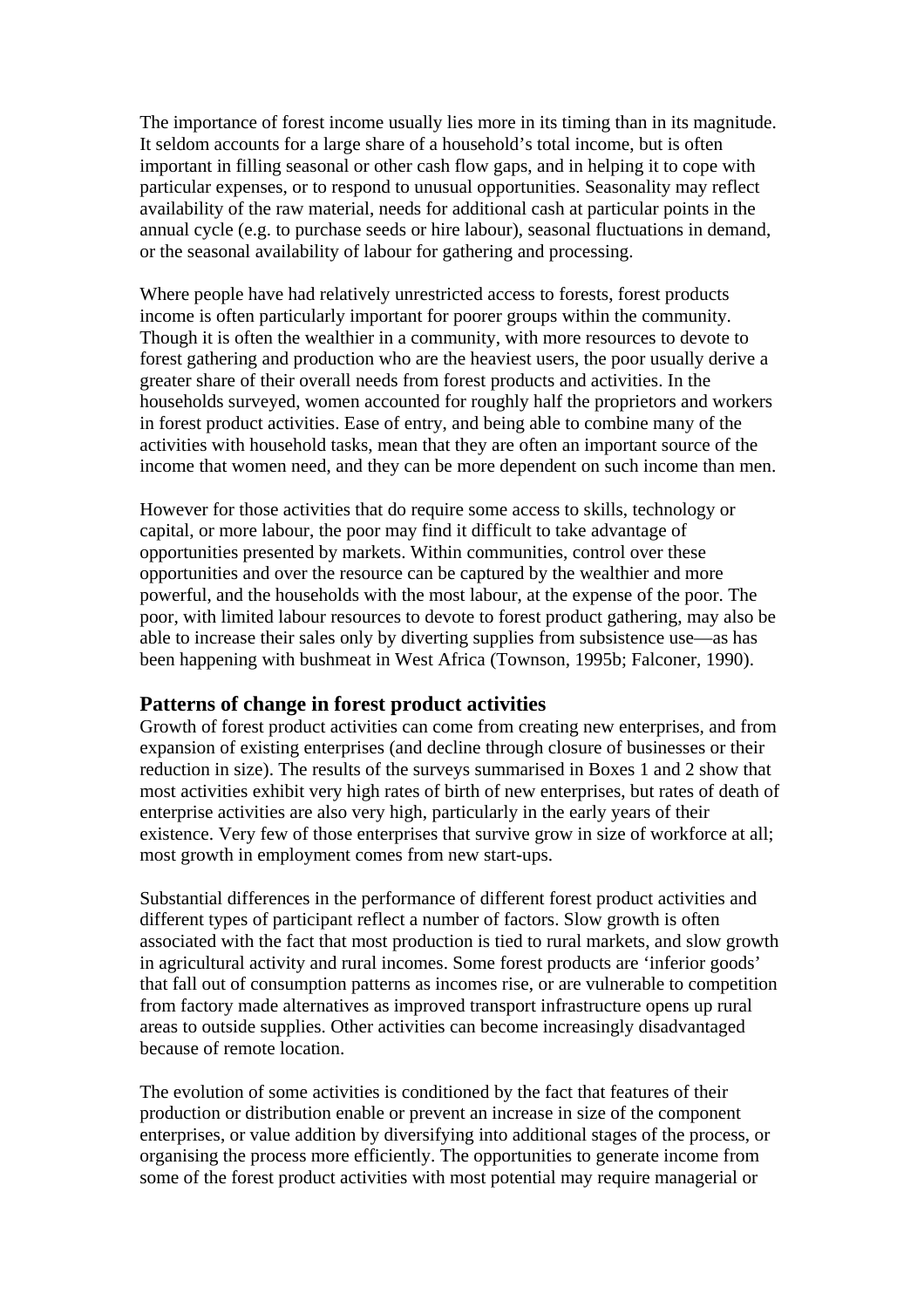particular technical skills, or access to capital or credit, and will therefore be available only to some. Some of the activities are arduous and only marginally profitable.

The impacts of these and other factors are illustrated in Boxes 1 and 2. A substantial share of forest product activities engaged in by large numbers of people are likely to have poor growth prospects. They include the simplest gathering and trading activities, and some of the simple processing activities (e.g. basic mat and basket making). Such activities are characterised by ease of access and low barriers to entry.

Participants in such activities are consequently likely to find themselves in oversaturated markets, and only able to obtain very low returns to labour. Few are able to expand beyond the single-person (or at best family-based) enterprise, operating from the homestead. They are thus activities likely to be abandoned as their competitiveness is eroded, or if more attractive options become available.

Activities that grow and provide more sustainable contributions to livelihood enhancement, tend to be characterised by capital and skill requirements, which inter alia, establish conditions of entry and expansion that limit participation in them. Those running such businesses are likely to be in them because of the good market and profitability prospects they offer, and not because they have no better alternative. Markets tend to be large, urban as well as rural, and demand exhibits positive (though usually declining) elasticities with rising income. This group includes products and processes, such as those involved in the manufacture of furniture, involving technologies that enable businesses to evolve and improve so that they can compete with modern sector counterparts and products. Others, such as carving and some traditional medicines, are able to maintain market share because there are no modern sector equivalents.

In short, much household and artisanal involvement in production and trading of forest products is in labour-intensive, low-return, activities associated with poor, stagnant rural economic conditions. They form part of a larger body of rural non-farm activities that act as a sponge absorbing those unable to obtain employment, or sufficient employment, on their own farms or as labourers. In situations where per capita incomes are rising, such activities tend to give way to more productive and remunerative activities such as vending, trading and production of goods and services to meet growing and diversifying demand. At that stage, involvement in forest products increasingly shifts from a part-time activity by very large numbers of people to more specialised year-round operations by fewer people, from household to workshop scale, and from rural to small settlement and urban locations.

These two categories are not mutually exclusive. Under increasing differentiation within rural communities, activities facing growing market opportunities and those facing declining opportunities often co-exist. It is important in shaping policies and intervention strategies to be able to identify the particular pattern of needs and opportunities of the situation in question.

Box 1. Patterns of change in forest product activities in southern and eastern Africa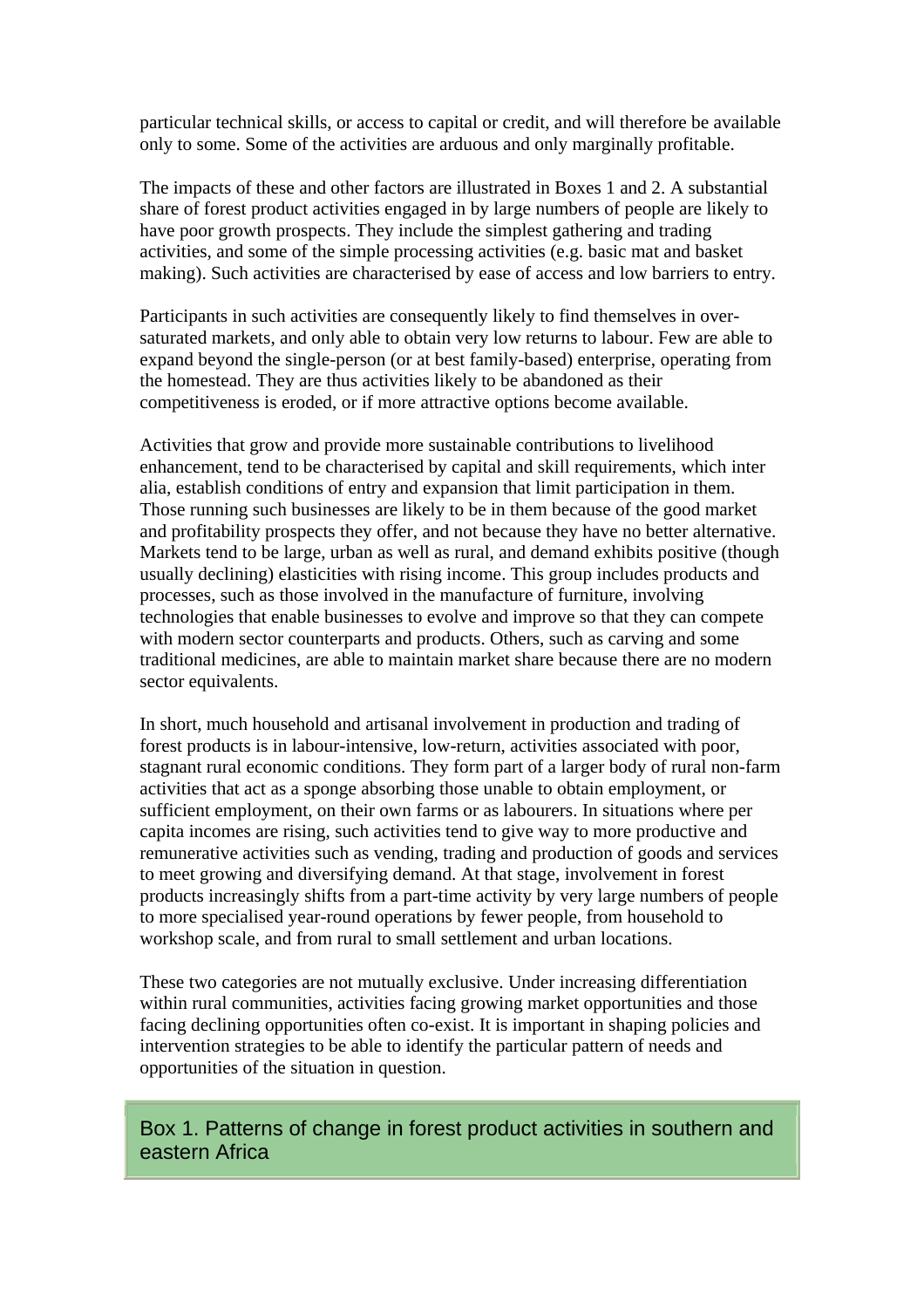In six countries surveyed recently in the course of the GEMINI programme in southern and eastern Africa—Botswana, Kenya, Lesotho, Malawi, Swaziland and Zimbabwe—an estimated 763,000 persons were employed in small-scale production or trading in four types of forest product activity: grass, cane and bamboo products (42 per cent), woodworking (27 per cent), other wood products (11 per cent), and forest products trade (20 per cent). In the period covered by the surveys, the net number of new forest product enterprises was increasing. Enterprise birth rates were very high, but so were closure rates, particularly in the early years of an enterprise. However, only about a half of forest products enterprise closures were reported as being for bad business conditions (other reasons being to take up other options or for health or other personal reasons).

Employment in those small forest product enterprises that had survived had been growing overall at 11.5 per cent per year. However, only a minority of enterprises grew in size of workforce at all; most growth in employment came from new startups. Above average growth rates were more likely to be found in enterprises that were young, and those that started out small. Enterprises located in commercial districts were more likely to have higher growth rates than their counterparts operating out of the home. Female-headed forest product enterprises were likely to grow less rapidly than those operated by males. Raw material availability was cited as a major problem by more than a third of entrepreneurs surveyed.

Employment in woodworking recorded a much faster annual rate of growth (30.6 per cent) than in grass, cane and bamboo (3.1 per cent), and in other wood products (5.1 per cent)—while trade was growing at 18.5 per cent. At the time of the surveys, about 80 per cent of jobs existing in grass, cane and bamboo, and 78 per cent in forest product trade, came from new start-ups. In woodworking, by contrast, 55 per cent came from expansion of existing enterprises. Of those that did grow by adding to the workforce, most grew only by small amounts. Only in woodworking did a substantial share (30 per cent) of the growth in employment come from enterprises that graduated from being very small to intermediate sized enterprises.

The faster growth in woodworking reflects a low cost technology that allows units to expand incrementally (i.e. by adding more and better equipment), the improved efficiency that comes with increase in unit size, growth in urban as well as rural demand for their products, and a high proportion operating in premises outside the home closer to markets and services. In contrast, grass, cane and bamboo activities are overwhelmingly single person activities operating from the home, and producing products (baskets and mats) that are being displaced in their rural markets by alternative products. Their poor competitive position tends to be aggravated by low barriers to entry in terms of skills and capital, resulting in excessive numbers of producers, intense internal competition and marginal returns to labour, and lack of affordable technology options to improve returns to labour.

*Source:* Arnold et al, 1994

Box 2. Patterns of change in forest product activities in the forest zone in Ghana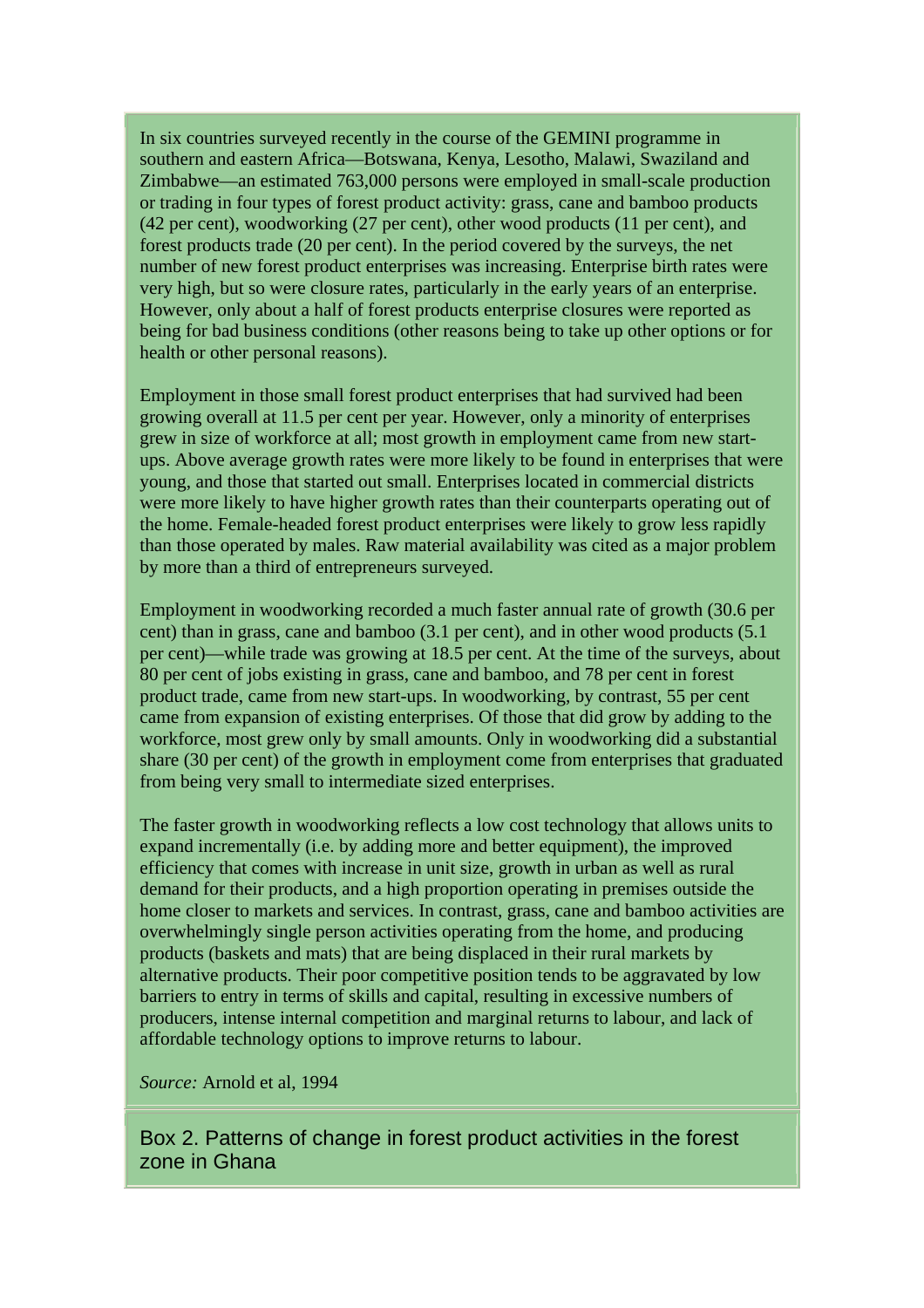A recent survey in the forest zone in southern Ghana indicated that 38 per cent of rural households had at least one person generating some income from forest products. Density of involvement was linked to access to markets, and for many products with availability of raw materials as well. Aggregate employment in forest product activities was growing at 6.9 per cent annually. However, only one-fifth of the enterprises grew in size of workforce; the rest either showed no growth or declining size. Those enterprises that were growing were doing so on average at a rate of 38.7 per cent annually.

A third of those involved were engaged in the six types of activity that were growing at more than 10 per cent annually (akpeteshie spirit, carpentry, charcoal, honey, mushrooms and chewsponge). Two-fifths were engaged in activities showing less than 5 per cent growth (bushmeat, wrapping leaves, snails, rafia thatch, cane products, mats). The faster growing activities were mainly ones with a high proportion of units with an expanding workforce. Growth also seemed to be associated with entrepreneurs who were responding to market and profit opportunities rather than because they had no alternative (the incentive cited by 60 per cent of all those engaged in forest product activities), and activities requiring start-up capital. Some of the slowest growing, or declining, activities faced shrinking market demand (mats, rafia thatch, sponge) or depressed prices (pestles, cane products).

Growth was also associated with participants' perceptions of the raw material situation. After finance, raw material was the most frequently cited problem, and those finding that this was their main problem were less likely to have plans to expand their business. Two thirds of entrepreneurs reported that availability had decreased in the previous five years. For forest products as a whole nearly half of producers named farm bush as their most important source of raw materials, and a quarter named the farm. Forests were important sources for a few of the faster growing activities (mushrooms), and for some of the larger but more stagnant activities (wrapping leaves, cane products, snails, sponge and chewsponge). Some of the most important products were hardly drawn from the forest at all—palm wine and akpeteshie spirit being produced from oil palm, and firewood and charcoal from clearing farm land.

*Source:* Townson, 1995a

### **Implications for support to forest product activities**

The large numbers of people who succeed in setting up new commercial activities suggests that in general there is little need for measures to attract new entrants. However the high rate of attrition, particularly amongst new enterprises, indicates the scope for interventions to help achieve higher proportions of survival and success.

It is important to recognize that people searching for activities with which they can economically sustain themselves face different needs from those responding to market opportunities. The process of enterprise start-up faces different problems and constraints from those faced by enterprises seeking to expand. Among the enterprises that are growing, those seeking to expand from a one- or two-person scale have different needs from those aspiring to graduate from small to medium size.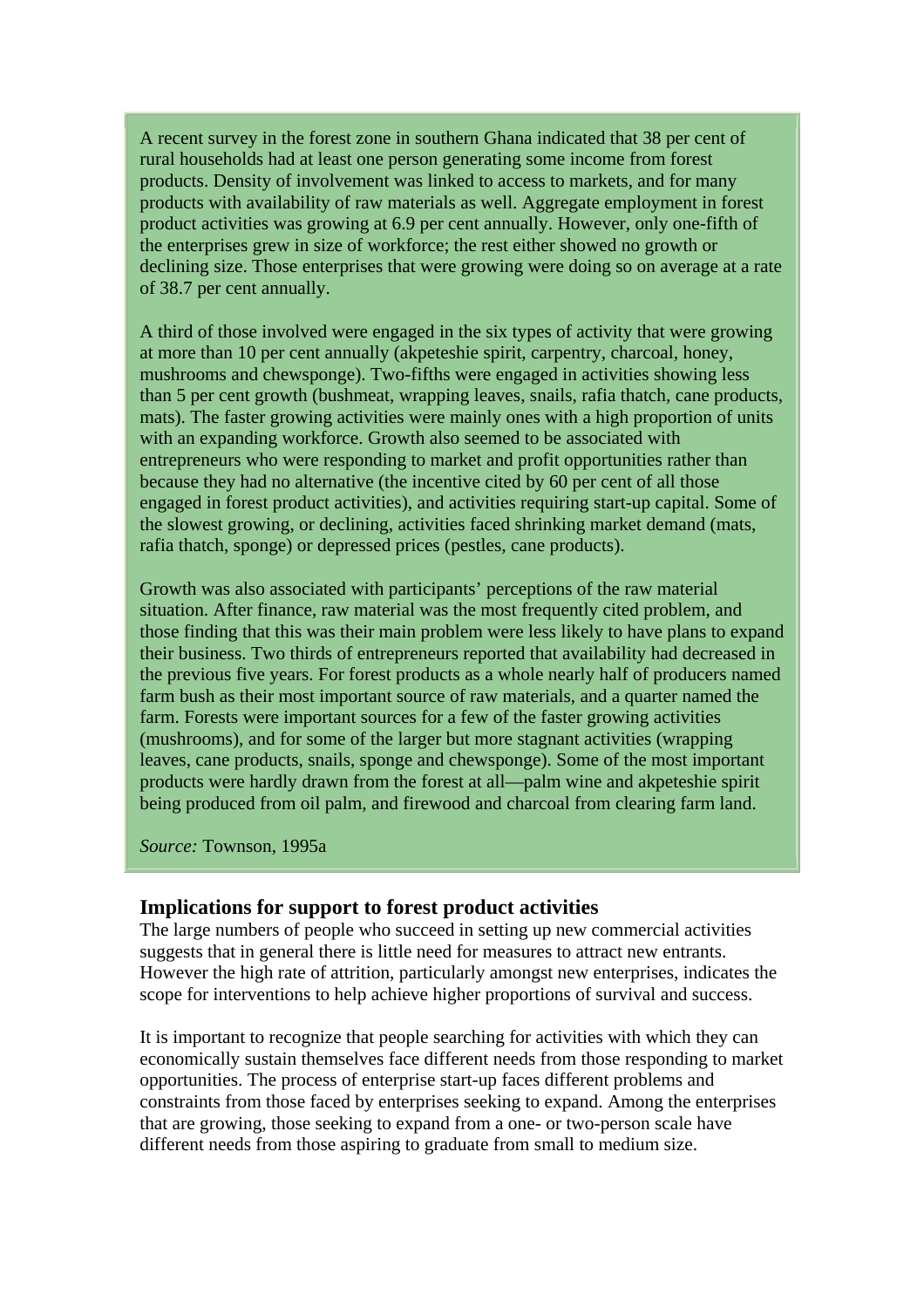The fact that so many people are engaged in low-return forest product activities which scarcely have prospects beyond short-term existence raises particular issues. It may therefore be more fruitful to help people move into other more rewarding fields of endeavour rather than seeking to raise productivity in their current line or work. The alternatives may be other forest product activities, but could equally be activities not associated with forests or trees. In either case, care needs to be taken to ensure that future growth prospects are indeed better in the alternative product lines to which people are being encouraged to move. However, in the short term there may be no option to these minimal-return forest product activities for many, in which case interventions need to focus on how to support them until better options do emerge.

It is also important to be able to recognise when forest product activities are important in particular transitional periods. For example, production and sale of firewood by immigrants or young farmers engaged in clearing land and establishing new farms (Box 2), or the use of forest and tree resources as a reserve which can provide more income, and subsistence goods, in times of hardship.

For established enterprises, a credit program that provides small amounts of working capital may be of immense help to a very small enterprise seeking to grow a little, and begin to benefit from the substantial gains in efficiency that such incremental growth can bring. Medium scale enterprises seeking to graduate to a larger size, by contrast, would generally need more complex forms of assistance, including help in searching out new markets, in management skills and in production control. It is generally more expensive to offer this type of assistance, but benefit/cost ratios can still be favourable if the result is substantial growth in employment, efficiency and incomes earned by the clients.

Many of the support services needed are those provided for the small enterprise sector generally. Forest product activities may face particular needs for assistance in dealing with marketing and raw material problems. Assistance in marketing needs to focus on trades that are sustainable and growing, and in which small producers are likely to remain competitive. Domestic markets usually provide larger, and more stable, outlets than some of the industrial and niche export markets that have tended to attract the attention of intervention programmes recently. Similarly, intervention should avoid encouraging product expansion that will lead to depletion of the raw material resource (as happened, for example, as a result of promotion of basket sales in Botswana).

#### **Implications for resource management**

The results of the surveys, and of case studies, indicate that access to raw materials is a problem for those engaged in many forest product activities (Box 1), and that shortages are getting worse, to the point of affecting producers' expansion plans (Box 2). Increased local use and clearance for agriculture appear to be the two most widespread reasons.

Much harvesting of forest products is undertaken by populations who combine this with some form of agriculture, and is taking place not in pristine forest, but in secondary forests, bush fallow or farm bush, or from trees planted on farms (Box 2). In many situations, fallow vegetation, farm bush and even the forest itself are actively managed by local users to conserve or encourage species of value, and to make the resource easier to use.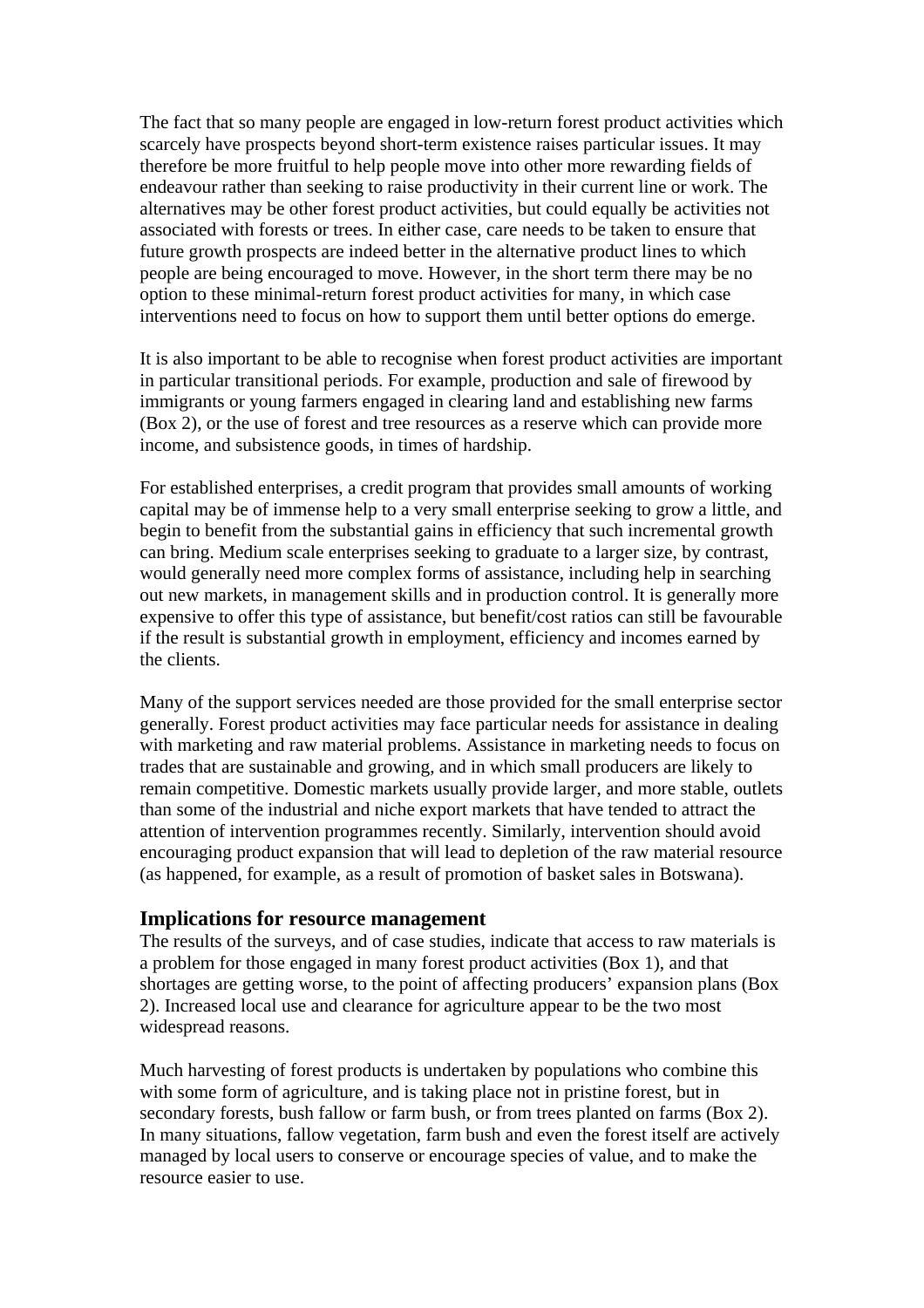Many 'forest' products are no longer drawn from forests. Their supply can be as much fashioned by agricultural as forest factors—e.g. the availability of agricultural tree crops such as oil palm, of fuelwood as a by-product of field clearance, and seasonal patterns of labour availability and allocation on the farm. Resource management is therefore likely to need to be as much focused on management of farm resources and agro-forestry as on forest management.

However, where fallow cycles are shortening, bush fallow and farm bush are likely to be diminishing as resources. Reliance on forests and other common pool tree resources may therefore increase in the future. Where demand for forest products is likely to become increasingly selective, it would be logical for management of forests to focus on increasing output of that part of the resource that produces this limited range of products. However, where the forest continues to serve as a 'buffer' which people fall back on for supplies of a variety of subsistence and commercial goods in times of hardship, it could be more appropriate to manage it for the broad range of outputs this implies. In other words, forests might sometimes need to be managed to support growth, and sometimes to provide a safety net.

Such conclusions have implications for some contemporary policy initiatives. Much present use of forest products is based on resources that are held in overlapping combinations of private, state, common property and open access tenure regimes. Unless land titling is carried out in ways that protect these user rights they could be threatened with extinction. The insecurity of tenure that such change, or threat of change, can induce is also likely to favour short-term activities, such as destructive harvesting and slash-and-burn agriculture that assure more certain though (over time) lower returns than might be obtained from forest conservation and management.

Concerns have also been expressed that insufficient attention has been paid in some programmes to devolving responsibility for forest resource management to the community level and building local capacity to exercise communal control effectively. As a result, control over the resource has often passed into the hands of an elite. This needs particular attention where the role of forest products is likely to decline, as people gain access to better income generating alternatives. Care needs to be taken not to commit communities to institutional arrangements which they are unlikely to be able to sustain once the incentive of reliance on forest products diminishes.

### **Conclusions**

Very large numbers of households continue to generate some of their income from forest product activities. For many, entry into such activities occurs principally in situations where they are unable to obtain sufficient income from agriculture or wage employment. For such households, these activities comprise an important part of their survival strategy, forming part of their 'safety net', and are likely to be displaced once more rewarding or easier alternatives become available. Entry into other forest product activities in contrast, is likely to be in response to growing demand and is likely to form part of the strategy of more dynamic households. Managing 'forest' resources to meet rural household income needs should therefore take account of the different roles they play in the strategies of different categories of household. It also needs to respond to the fact that, as a consequence, demand for some forest products will be declining while for others it will be growing.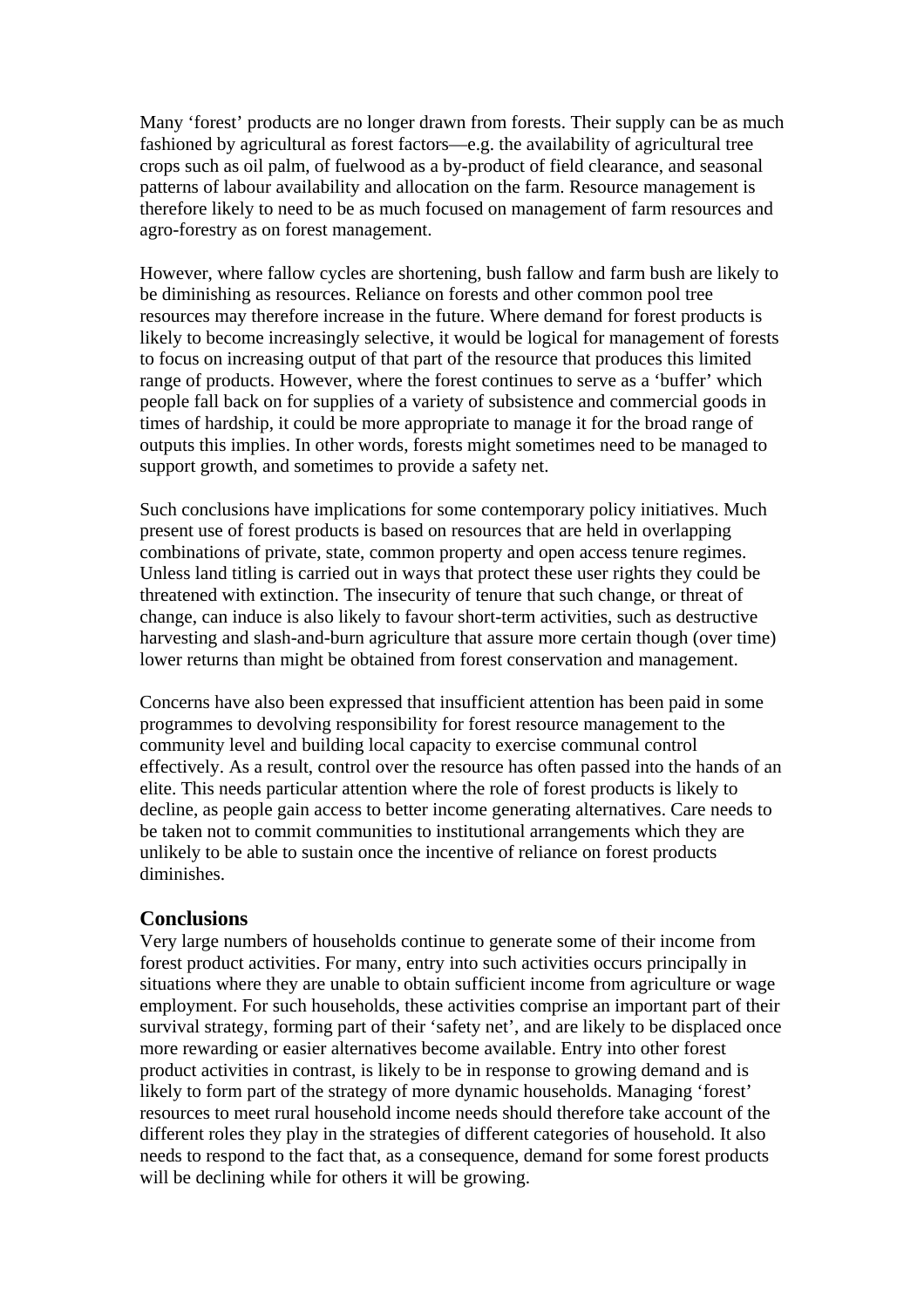## **References**

Arnold, J.E.M., Liedholm, C., Mead, D. and Townson, I.M. (1994) 'Structure and growth of small enterprises in the forest sector in southern and eastern Africa'. *OFI Occasional Papers No .47.* Oxford: Oxford Forestry Institute, *and* 'Growth and Equity through Microenterprise Investments and Institutions (GEMINI) Project' *GEMINI Working Paper No. 48.* Bethesda: GEMINI.

Falconer, J. (1990) 'The major significance of 'minor' forest products: The local use and value of forests in the west African humid forest zone'. *Community Forestry Note 6.* Rome: FAO.

Liedholm, C. and Mead, D.C. (1993) 'The structure and growth of microenterprises in southern and eastern Africa' in 'Growth and Equity through Microenterprise Investments and Institutions (GEMINI) Project' *GEMINI Working Paper No. 36.* Bethesda: GEMINI.

Townson, I.M. (1995a) *Patterns of non-timber forest products enterprise activity in the forest zone of southern Ghana*. Report to the ODA Forestry Research Programme. Oxford: Oxford Forestry Institute.

Townson, I.M. (1995b) 'Forest products and household incomes: A review and annotated bibliography'. *Tropical Forestry Papers 31.* Oxford: CIFOR and Oxford Forestry Institute.

### **Acknowledgements**

The research reported on here was funded by the Forestry Research Programme of DFID, and involved analysis carried out jointly with researchers from the USAID-supported GEMINI project. The authors wish to express their thanks to Carl Liedholm and Donald Mead of Michigan State University for their contribution to that work. The views expressed here are those of the authors alone.

Michael Arnold can be contacted at 19 Hayward Road, Oxford OX2 8LN, UK Tel: +44 (0)1865 557 811, Fax: +44 (0)1865 511 107, Email: MikeArnold1@compuserve.com Ian Townson can be contacted at Tilhill Economic Forestry, Grange Road, Tilford, Farnham, Surrey GU10 2DY, UK Tel: +44 (0)1252 794 771, Fax: +44 (0)1252 794 977.

> Natural Resource Perspectives present accessible information on important development issues. Readers are encouraged to quote from them for their own purposes or duplicate them for colleagues but, as copyright

ISSN: 1356-9228 © Copyright: Overseas Development Institute 1998

**DFID** Department for